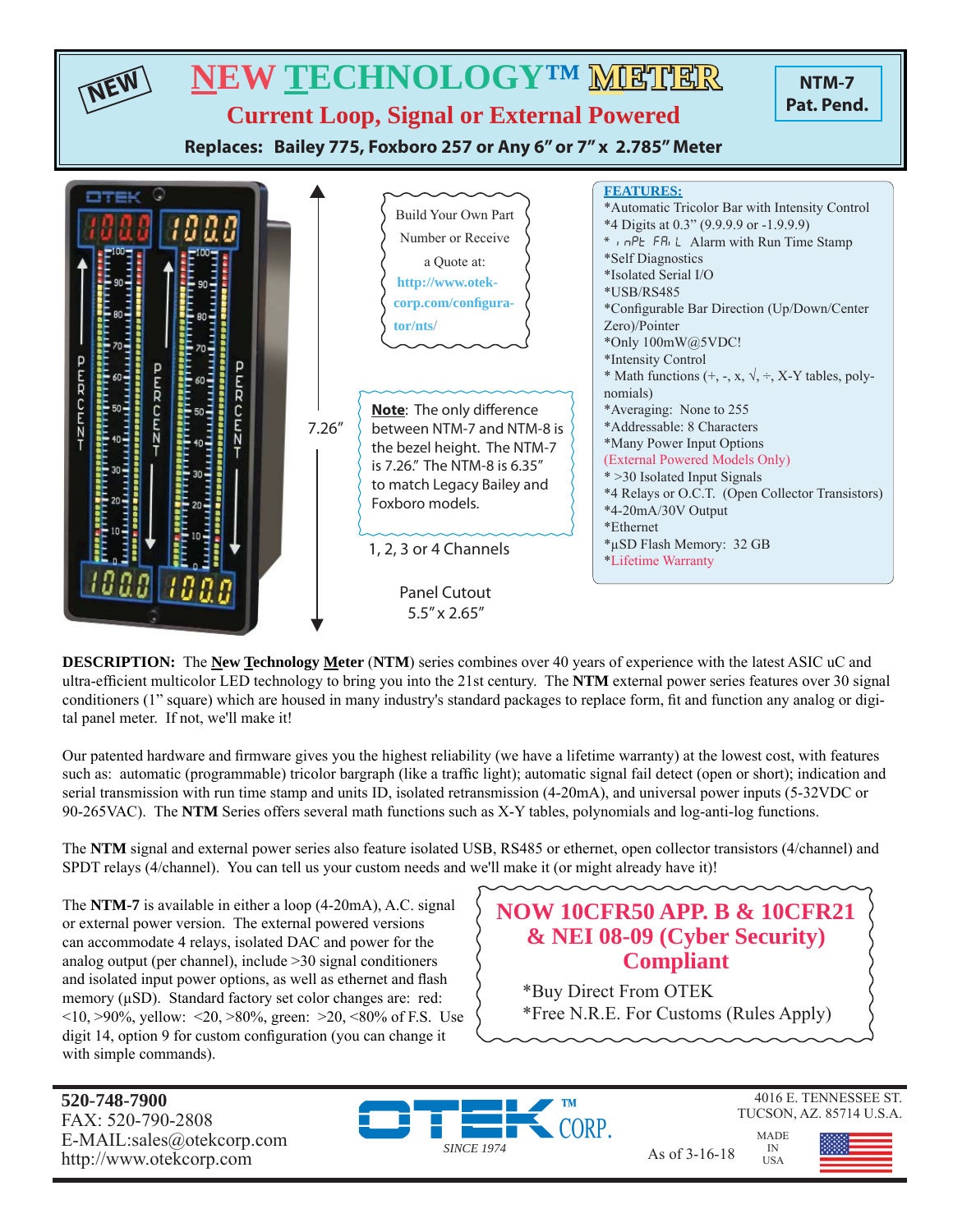# **THE PRODUCTS**

All New Technology products share the same innovative electronic circuit design. The difference between the models is their mechanical features (see Block Diagram and mechanical drawings). Some are displays only, some are single or multi channel, some can have relays, DACs, ethernet and flash memory, and some require an external power source. But all products contain the New Technology, which consumes less than 1% of comparable digitals (20-100mW for loop/signal powered versions) and approaches the power consumption of analog meters.

# **WHAT CAN YOU DO WITH OTEK'S NEW TECHNOLOGY?**

**Note on Otek's Powerless<sup>TM</sup> Technology**: If your signal cannot supply  $\geq 15 \text{mW}$  ( $\sim 5V/3 \text{mA}$ ), contact us or use external power models.

**1. One Channel Models: -0, -4, -B, -D, -F, -H, -L, -M, -N, -P, -S & -X:** Implement any math function, X-Y table (25 point), polynomials (9<sup>th</sup> order), offset, tare, zero, scale, log & anti-logarithmic to affect the unit's display at will. Some examples are: change the display & data using any combination as commanded by your algorithm, such as  $\frac{+}{-}\times\frac{+}{\sqrt{}}$  or set a variable or linearize the display using X-Y tables or polynomials. This works well for odd shape containers. You can also change the reading from ◦F to ◦C or ◦K or compress/expand the display (and data out) using the log and antilog functions. In addition, you can change the factory default alarm pointers and colors or delete them. Zero & Span potentiometers **are included** for manual adjustment.

**Note:** Models -D and -F have internal USB serial I/O that is not accessible to the customer. Contact Otek for access

**OTEK's New Technology**  series is only limited by your needs and imagination. Just give us a call at 520-748- 7900 or email us at sales $@$ . otekcorp.com and give us the challenge to develop the best algorithm for your process.

**2. Two Channel Models: -1, -2, -3 and -5 through -9 &** 

**-A: Note:** Also available in models with 3 or 4 channels. Features include all those of the single channel models and each channel is 100% isolated from each other. In addition, you can add, subtract, multiply, divide, find the square root between channels. You can also use one channel to monitor/control the input signal and the second channel to indicate deviation, differential such as PID, alarm override or one channel setpoint can be used to control another channel function. You can also use one channel as a backup if the other channel becomes disabled or use them as volume & flow  $(\sqrt{})$  monitors/ controllers. The **New Technology** two channel models are also perfect as REM/RAD indicators/controllers (also see our RPM series with logantilog functions for radiation monitoring).

Contact OTEK for algorithms and formulas or any idea you wish to share with our audiences via our Youtube or Facebook page posts.

**3. Three Channel Models: -3, -5, -7, -8 and -A: Note:**  Also available on 4 channel models -5, -7 & -8. Otek's New Technology three channel models perform all the functions outlined in #1 and #2. Further, one channel can indicate the input variable and the other two channels can be setpoint indicators/controllers (Hi, Hi-Hi, Low and Low-Low limits), or subject the input/ output to any mathematical function or algorithm such as **PID** or display the input vs. output and derivative, or switch scales when the input reaches a limit/band such as for flow-volume-pressure or temperature. Monitor Volts, Amps and Watts AC or DC or any of 3 variables, including Hertz, lead/lag, power factor, peak/valley or for synchronizing of power lines with the bipolar (center zero) tricolor bargraph.

The **New Technology** series brings **Process Automation Control** (PAC) within your reach and affordability. These models are compatible with any DCS/SCADA system using their USB/RS485/Ethernet I/O options and allow for ease of interface with wireless systems.

### **4. Four Channel Models:**

**-5, -7 and -8:** The four channel models offer all of the functions outlined in #1, #2 and #3. However, with the additional channel available, the New Technology barmeters rival flatscreens with superior HMI/MMI functionality and ease of viewing/analysis of any combination of 4 variables. For example, Volts/ Amps/Watts/Hertz or temperature/pressure/pH/humidity. The four channel models can also be used to monitor/control the product of the other 3 variables, making them ideal for the petrochemical industry.

**Data Logging**? Some models offer optional μSD memory to record 24/7 anything available via the serial I/O. Maximum capacity (and growing) is 32 GB!

## **REDUNDANT CONTROL:**

Because all channels are 100% isolated from each other, you can use any multi-channels model as a redundant controller. If you need the "Democratic vote," algorithm, contact OTEK or see our Model **TRC** (Triple Redundant Controller).

**520-748-7900** FAX: 520-790-2808 E-MAIL:sales@otekcorp.com http://www.otekcorp.com and as of 3-16-18<br>http://www.otekcorp.com



-2-

4016 E. TENNESSEE ST. TUCSON, AZ. 85714 U.S.A.

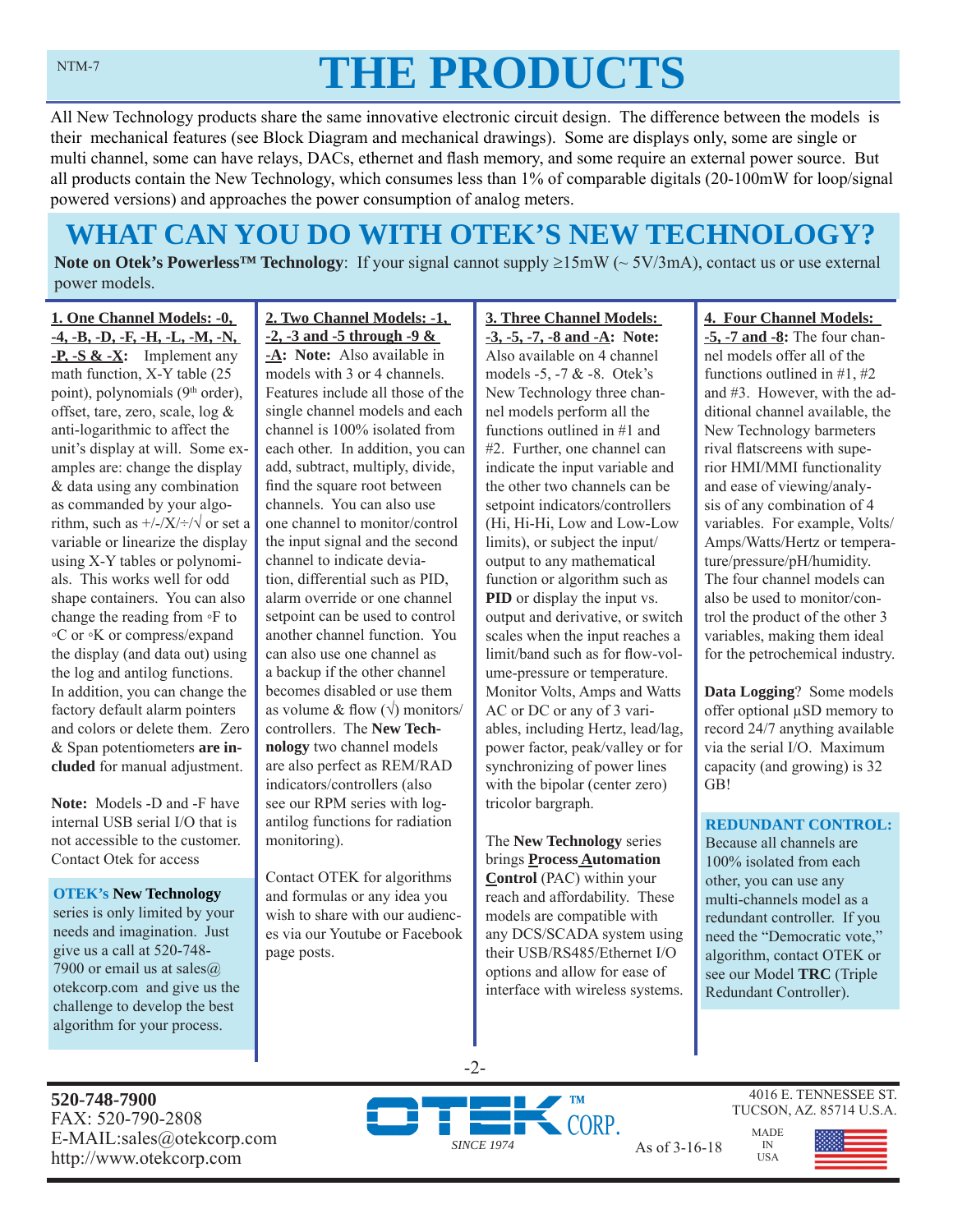# **Description, Notes & Order (Continued)**

**Digit 5, Serial I/O & Memory: Settings: 8N1N, 1200-19,200 Baud, ASCII.**

# **LOOP/SIGNAL POWER ONLY:**

**Digit 5, Serial I/O: Option 0, USB:**  Complies  $100\%$  with  $\nabla$ 2.0 and if digit **10,** option **1** is selected (USB powered) then digit **5** must be option **0**.

**Digit 5, Option 1, RS485**: Complies with industry standard and requires  $5VDC@<3mA$  and a terminating 330 Ohm resistor at first and last unit in the BUS.

# **EXTERNAL POWER ONLY:**

**Option 0, USB & Option 1, RS485**  (see above), plus:

**Digit 5, Option 2 Ethernet:** Complies with 10 Base-T/100Base-TX RJ45 up to 19,200 Baud. Maximum power consumption is <300mA@5V (1.5W).

**Digit 5, Options 3 & 4: uSD Flash Memory: Contact Otek for availavility.** Internal μSD flash memory with up to 32 gigabytes capacity. You can store selected data at-will via serial command and download it as required. A 32 GB card logging 3 times per second can hold approximately 4 year's worth of data.



## **DIGIT 6, GRADE:**

Industrial Grade (Option I) is per these published specifications. Grades M and **E** per agreed specifications. Options **E & M** typically include an EMI/ RFI shield all around and filtered connectors to meet EPRI-TR-102323-R3 (requiring ~2" deeper case). OTEK will build to certain nuclear or MIL-Standards but testing and confirmation of compliance, if required, will be quoted extra. Option "**I**" is an aluminium nickel plated case and cover; bezel face has black powder coat finish to Mil-Specs. The back cover is either black plastic or nickel plated aluminum. Typical Mil-Specs: 461, 462, 169, 901, 801, RTCA-160, I EEE344, etc. Contact Otek for custom colors.

**NTM-X:** Certified for Class I, Div. 1, Groups B-G; EX & IECex: IM2, Exd1.

# **Other Important Data:**

**Math Functions:**  $+$ ,  $-$ ,  $x$ ,  $\div$ ,  $\sqrt{}$ , Polynomials to 9th order, 25 Point X-Y table, zero, offset, span and tare. You can add, subtract, multiply, divide (etc.) one channel to/from another channel and display the result in the other channel  $(i.e. V (Ch.1)xA(Ch.2)=W(Ch.3).$ 

**Signal Failure Alarm:** Requires approximately 1 minute of normal (midscale) operation for it to alarm the display and output the serial data after the signal (Powerless™) has ceased.

Serial I/O: Setting: 8N1N, 1200-19,200 BAUD, 8 Character Address **PID:** Programmable (best with  $>$ dual channel models) automatic or manual with external 10K Ohm potentiometer (option **56**).

**High Quality:** No matter their size or number of channels all use the same (SV  $&$  V) firmware, hardware and commands. No matter their grade (Industrial, Mil-Spec, Nuclear) they all carry a **lifetime warranty**

# **Industrial Grade Common Electrical Specifications**

# **Input & Display:**

\*A/D: Accuracy, Linearity & Resolution:  $\pm$  0.5% of F.S.  $\pm$ 1 L.S.D. over entire temperature range of  $0\n-60^{\circ}$  C. Conversion Rate: 40/sec, Averaging: 0-255, zero, span, offset, tare, math functions, 25 point X-Y tables & polynomials  $(9<sup>th</sup>)$ \*Bargraph: 51 Automatic Tricolor (R/Y/G) Segments \*Digits: Four Full Digits (9.9.9.9 & -1.9.9.9). \*Typical Power Consumption of Display: 10-100mW@3.3V-5V \*Temperature Coefficient: +/-50PPM/°C \*Operating Temperature: -10 to +60; Storage:  $-20$  to  $+70^{\circ}$ C \*CCMR: >90dB@50-60Hz \*Isolation: >500VDC to any other I/O & P.S. \*Humidity: 5-95% RH non-condensing \*Front Panel: NEMA 3. NEMA 4x on request. \*Failed Signal Detect:  $\sim$  20 seconds after  $> 1$  minute "On" @50% of F.S. \*Calibration Check: 2 years recommended. **Note 1:** See page 13 of the **master catalog for e**nvironmental specs vs. housing, bar length and digit size.

**Note 2**: E and M grades are the same as Industrial unless otherwise specified.

> MADE IN USA

**520-748-7900** FAX: 520-790-2808 E-MAIL:sales@otekcorp.com http://www.otekcorp.com As of 3-16-18





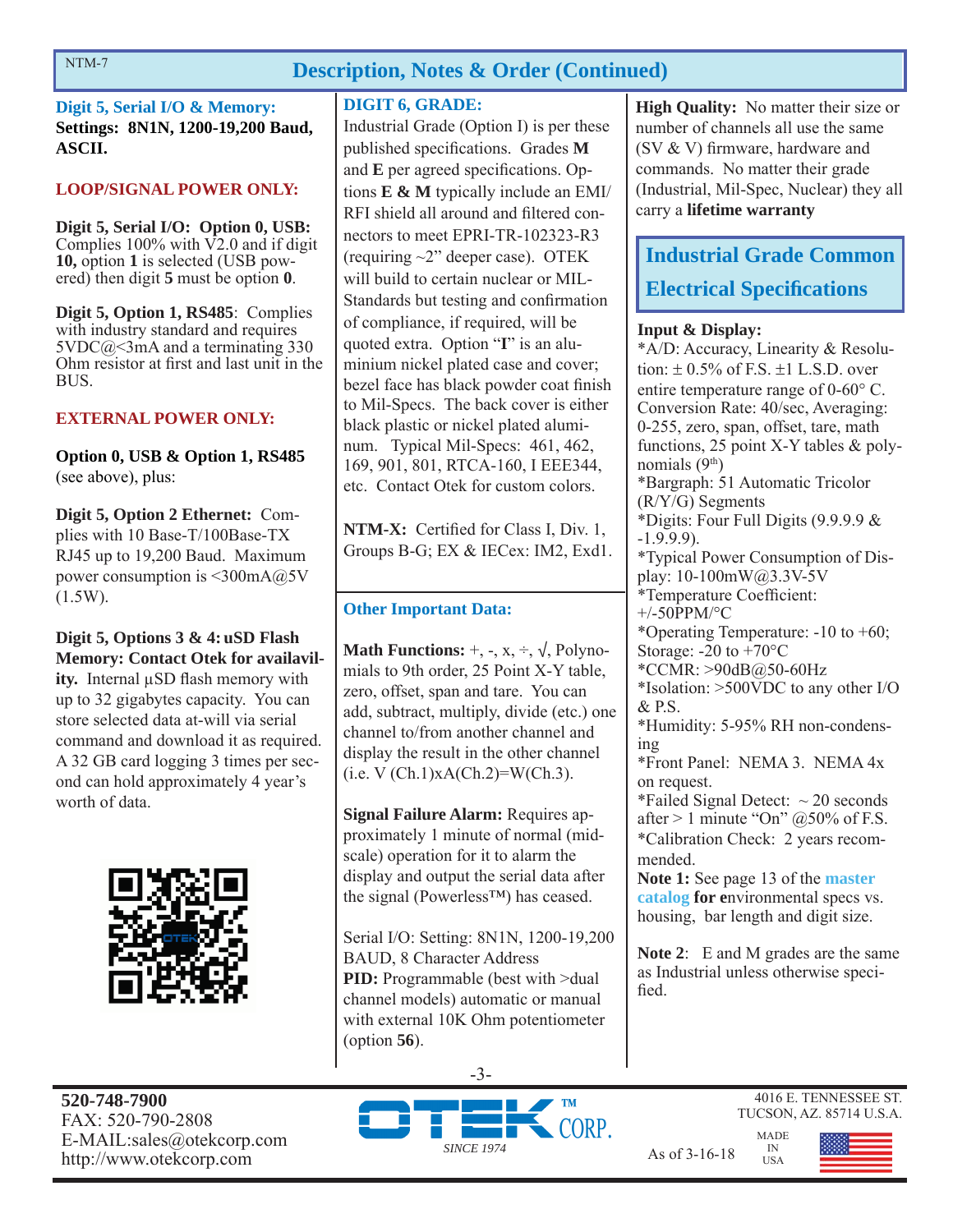# NTM-7

**Industrial Grade Common Electrical Specifications** 

**(Continued)**

# **AVAILABLE ON EXTERNAL POWER MODELS ONLY:**

# **Outputs:**

**\*Analog Output:** Accuracy & Linearity:  $\pm 0.5\%$  F.S.;  $\pm 0.1$  LSD, Range:  $3-24mA$  (max. load:  $\leq 1K$  Ohm). **\*Analog Output Temperature Coeffi cient:** +/-50PPM°C **\*Analog Output Isolation To All Other I/O & Power:** >500VDC

**\*Relays:** 4 Each/Channel (except NTY, 2): SPDT Form C, 1A Max @ 120VAC/30VDC resistive load only, Contact Protection: 300VAC/DC on all contacts. Speed: +40mS (main loop).

**O.C.T. (Open Collector Transistors):** VCE Max: 30VDC; Ice Max: 30mADC, Speed: +40mS (main loop).

**Note 1:** Relays & O.C.T. have P.O.D. (~100mS) and can be set for fail safe operation (normally on).

**Note 2:** See Digit 11 for default set points and User's Manual for command set via serial control.

Note: All  $\pm$ 1 LSD and % full scale range unless noted.

**Option 00 & 17 For Loop Power Only:**

**Option 00, 4-20mA Loop Powered:**  Burden: >3V@4mA, ≤5V@ 20mA; Range: 3-26mA; Accuracy & Linearity:  $\pm 0.5\%$  of F.S. **Option 17: 10-50mA Loop Powered:** 

Burden: >3V@10mA, ≤5V@ 50mA; Range: 3-50mA; Accuracy & Linearity:  $\pm 0.5\%$  of F.S.

### **520-748-7900** FAX: 520-790-2808 E-MAIL:sales@otekcorp.com http://www.otekcorp.com and as of 3-16-18<br>http://www.otekcorp.com

# **INPUT SIGNAL SPECIFICATIONS (Digits 8 & 9)**

#### **Options 01 Through 18, A. C. Signal Powered Only:** *FUSE IT!*Use external 1/2 ASB for Volts and 7 ASB for Amps. **Important Notes**:

1) C.T. are sensitive and limited to the secondary (output) impedance. OTEK A.C. signal powered products present and input impedance of ~0.2 Ohms  $(\sim 1 \text{V}(\hat{\omega})$ . Make sure your C.T. can drive a >0.3 Ohm load without saturating or losing linearity. Contact Otek for assistance. Best C.T. to use:  $>100:5$ ratio.

2) All inputs for 50-60 Hz lines. Contact Otek for 400 Hz lines.

**Option 01, VAC (P.T.):** Burden: 0.2 Ohm  $<100$ mW; Range: 30-140V/40-100Hz; Accuracy & Linearity:  $\pm 0.5\%$  of F.S. Best operating range: 90-140VAC to specifications. Note:

**Option 02, 5 AMP A.C. (C.T.):** Burden: <100mW; Range: .5-5A; Accuracy & Linearity:  $\pm 0.5\%$  of F.S. Best range: 2-4 Amps. Note: Not available in **"-F"** case.

**Option 03, Watts A.C. (C.T. & P.T.):** Not available on **case -F**. Range: >100<600W/50-60Hz; Accuracy & Linearity:  $\pm 0.5\%$  of F.S. at 90-140VAC & 1-4AAC. Best operating range: 100- 500 Watts. For 400 Hz lines, use option 03 and specify (03=400 Hz line) after the complete part number.

**Option 04, Hertz VAC:** Not available on case -F. Range: >30V<140V & >30<100Hz; Accuracy & Linearity:  $\pm 0.5\%$  of F.S. For 400 Hz lines, use option 04 and specify (04=400 Hz line) after the complete part number.

**Option 05-14:** Same as options **01** through **04**.

# **PROPORTIONAL CONTROL?**

For proportional control, use a two (or more) channel model. Channel 1 is powered by your signal and the display signal (using a 4-20mA out) to drive the Channel 2 input. Channel 2's 4-20mA output allows you to control your generator. The result: Channel 1 display your AC signal and Channel 2 display it's 4-20mA output. Only Channel 2 needs power for its analog output and/ or relays. Use part number NTM-(1, 2, 3, 5, 6,7, 8, 9 or A)??-269-?21-99). Note: "?"= any available option on Digits 5, 6  $& 10$  and specify (9=Ch) 1 signal power, Ch 2 external power). Also see the new model **NTI**.

**VAC/DC Signal Power Only:**

# **Option 16, 7-140VAC/DC:** Now you can

 monitor and control your AC line, UPS, battery bank or power supply from 7-140VDC/VAC, with only power from the signal. The **NTM** requires  $>10<80$ mW ( $\sim$ 3mA-20mA). Imagine the possibilities! Almost like analog (only signal wires), but with 21st century digital technology ready for your PAC/DCS/SCADA system.

Scaling: 7-140VDC in =7.0-140.0 Digital Display & 5-100% bargraph with alarm pointers. See Digits 13 & 14 for custom calibration and scale.

**Accuracy & Linearity:**  $\pm 0.5\%$  of full scale.

> IN USA





4016 E. TENNESSEE ST. TUCSON, AZ. 85714 U.S.A. MADE

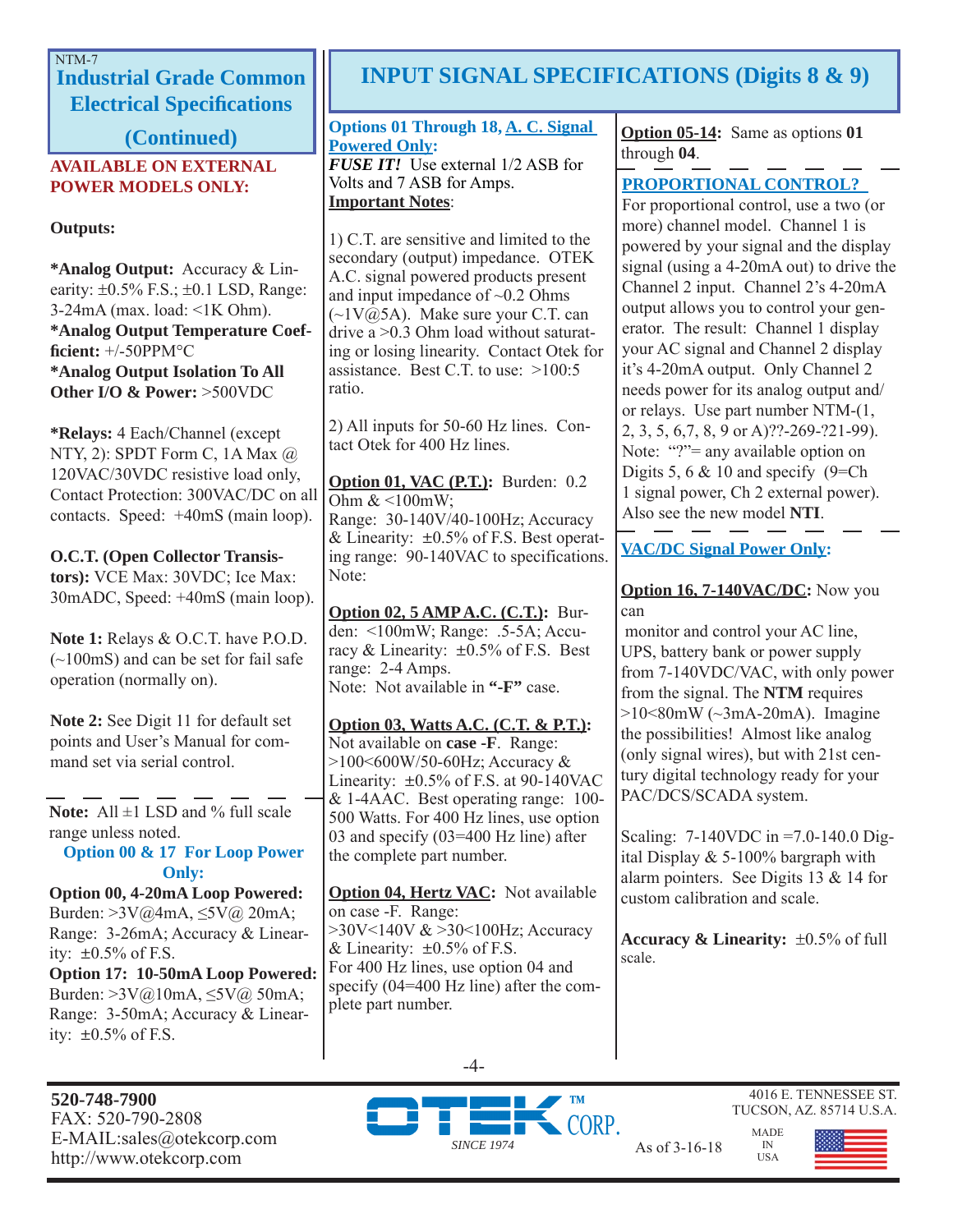# NTM-7 **INPUT SIGNAL SPECIFICATIONS** (Digits 8 & 9) **AVAILABLE ON EXTERNAL POWER MODELS ONLY**

| <b>Alarm Outputs (Signal Power): Open</b><br>collector transistors (4) optional. See<br>the ordering information on pages 9-11,<br>digit 11, option 1. For relays, contact<br>Otek (custom).                                                                                              | <b>Option 28, Watts DC (1Vx1V):</b> VZin:<br>1M for both inputs<br>Range: 0-1V<br>Accuracy & Linearity: $\pm 0.5\%$ of F.S. $\pm$<br>1 digit                                                                                                                                                 | Option 40 (120VACx5AAC C.T.):<br>Zin: 1M for V $& 0.04\Omega$ for I<br>Range: 0-750W<br>Accuracy & Linearity: $\pm 0.5\%$ of F.S.<br>$\pm$ 1 digit                                                                                                          |
|-------------------------------------------------------------------------------------------------------------------------------------------------------------------------------------------------------------------------------------------------------------------------------------------|----------------------------------------------------------------------------------------------------------------------------------------------------------------------------------------------------------------------------------------------------------------------------------------------|-------------------------------------------------------------------------------------------------------------------------------------------------------------------------------------------------------------------------------------------------------------|
| 4-20mA Analog Output: Custom,<br>contact Otek (requires >1 watt from<br>input signal).                                                                                                                                                                                                    | <b>Option 29: Custom:</b> Use this option<br>to describe any custom input, scale or<br>modification to the NTM and contact us<br>for feasibility and cost.                                                                                                                                   | Note: Option 40 (120V/5A) includes<br>the shunt (0.04 Ohms/20W) on connec-<br>tor only for 5A C.T.                                                                                                                                                          |
| Option 17: 10-50mA Loop Power:<br>See option 00 $& 17$ on page 4 (first)<br>column).<br>Option 18: 10-500mADC Sig-<br>nal Power: Calibration: 10-                                                                                                                                         | <b>Options 30-34, Volts RMS:</b> Here we<br>use a <b>True RMS-DC</b> Converter for<br>accurate $(± 0.1\%)$ measurement of sine<br>waves up to 10KHz. For 10-20KHz and<br>SCR accuracy is $\pm$ 1%.                                                                                           | <b>Options 41-44, Hertz:</b> We use an <b>F-V</b><br>to accept frequencies up to 20KHz<br>and amplitudes from 1-400V peak or<br>dry contact or open collector transistor<br>$(O.C.T.)$ . For 50 to 440 Hz power line<br>frequency measurement, use Option # |
| 500mADC=10-500 & 5-100%. For<br>other calibrations, use digit 14 and<br>specify.<br><b>AVAILABLE ON EXTERNAL</b>                                                                                                                                                                          | VRMS: Zin: $1M\Omega$<br>Range; per options;<br>Accuracy & Linearity: $\pm 0.5\%$ of F.S. $\pm$<br>1 digit                                                                                                                                                                                   | ``44."<br>Option 41 (10KHz/5V Logic):<br>Zin: 1M<br>Range: 30-10KHz                                                                                                                                                                                         |
| <b>POWER ONLY</b><br><b>Option 20:</b> 4-20mA: The burden on<br>the loop is only $0.5V@20mA(25 Ohm)$<br>and you can use the math functions for<br>converting to flow, instantaneous or<br>totalizer.<br>Accuracy: $\pm 0.5\%$ of F.S. $\pm$ 1 digit                                       | <b>Options 35-37, Amps RMS:</b> We use a<br><b>True RMS-DC</b> Converter for accurate<br>$(± 0.1%)$ measurement of sine waves<br>up to 10KHz. For 10-20KHz and SCR<br>accuracy is $\pm$ 1%.<br>Zin: 35 (0.1A): $2\Omega$ ; 36 (1A): 0.2 $\Omega$ ;                                           | Accuracy & Linearity: $\pm 0.5\%$ of F.S.<br>$\pm$ 1 digit<br>Option 42 (120V, 40-100Hz):<br>Zin: 1M<br>Range: 50-150VC/30-100Hz<br>Accuracy & Linearity: $\pm 0.5\%$ of F.S.<br>$± 1$ digit                                                                |
| <b>Options 21-24: VDC:</b> Input imped-<br>ance is 1 Mega Ohms on all VDC<br>ranges.<br>Input impedance $1M\Omega$<br>Range: Per Option<br>Accuracy & Linearity: $\pm 0.5\%$ of F.S. $\pm$<br>1 digit                                                                                     | 37 (5A): $0.04\Omega$ ; Range: Per option<br>Accuracy & Linearity: $\pm 0.5\%$ of F. S.<br>$\pm$ 1 digit<br>Options 38 & 40, Watts RMS:<br>Here we use a <b>True RMS-DC</b> Con-<br>verter for accurate $(± 0.1%)$ measure-                                                                  | Option 43 (240V, 30-100Hz):<br>Zin 1 M; Range: 100-260V/30-100Hz<br>Accuracy & Linearity: $\pm 0.5\%$ of F.S.<br>$\pm$ 1 digit<br>Option 44 (120V, 500 Hz):                                                                                                 |
| <b>Options 25 &amp; 26, mADC:</b> Since the<br>$NTM$ is 2V full scale $(2,000$ Counts)<br>the "Shunt" resistors used are 100<br>Ohms for 10mA and 10 Ohms for<br>100mADC.<br>Input impedance $25:50\Omega$ ; $26:5\Omega$ ;<br>Accuracy & Linearity: $\pm 0.5\%$ of F.S. $\pm$<br>1 digit | ment of sine waves up to 10KHz. For<br>10-20KHz and SCR accuracy is $\pm$ 1%.<br>Input impedances vs. range are the<br>same as for VDC & mADC ranges.<br>Option 38 (1Vx1VAC):<br>Zin: $1\text{M}\Omega$ for both inputs Range: 1V<br><b>RMS</b><br>Accuracy & Linearity: $\pm 0.5\%$ of F.S. | Zin: 1 M<br>Range: 50-150V/300-500Hz<br>Accuracy & Linearity: $\pm 0.5\%$ of F.S.<br>$\pm$ 1 digit                                                                                                                                                          |
| <b>Option 27, Watts DC:</b><br>VZin: $10M \Omega/AZ$ in: $1.0\Omega$ , 5W<br>Range: 1W<br>Accuracy & Linearity: $\pm 0.5\%$ of F.S. $\pm$<br>1 digit                                                                                                                                      | $\pm$ 1 digit<br>$-5-$                                                                                                                                                                                                                                                                       |                                                                                                                                                                                                                                                             |





4016 E. TENNESSEE ST.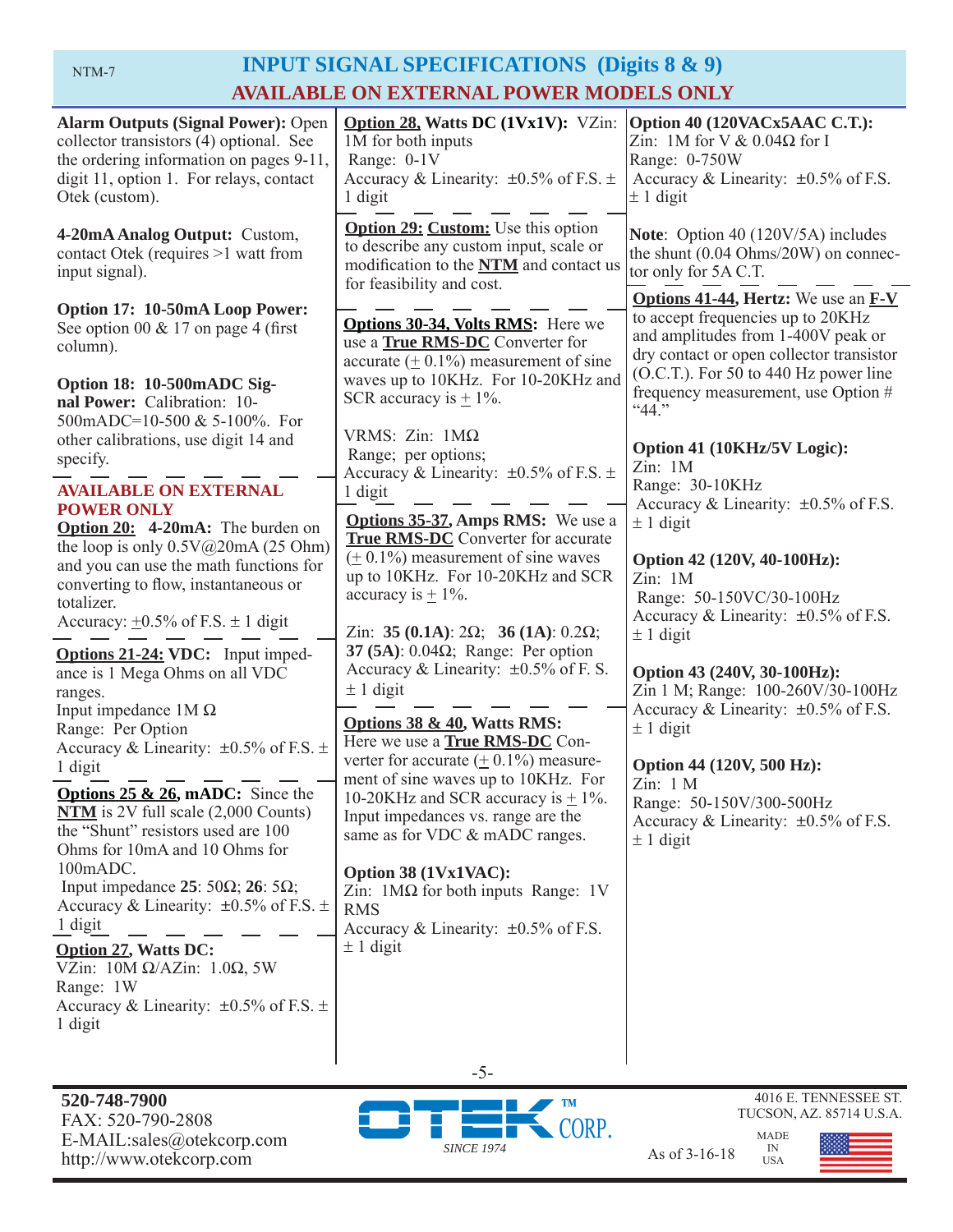# **INPUT SIGNAL SPECIFICATIONS (Digits 8 & 9) AVAILABLE ON EXTERNAL POWER MODELS ONLY**

**Option 50: Thermocouple (Type J):** This  $TC$  has a range of -210 to + 760<sup>o</sup>C  $(-350 + 1390^{\circ}F)$ . Its color is white  $(+)$ and Red (-), cold junction (CJ) is at the connector. Make sure the connections from the **NTM** and your **TC** are as close to the **NTM** entrance as possible to avoid errors. If you short out the **NTM's** +**TC** & -**TC** together, the **NTM** will read the ambient temperature at the junction due to its built-in C.J.C. **Note:** You can change  $\degree$ C to F and TC type via serial port. Accuracy:  $\pm 2^0$  F.S. of signal input. **Option 48: RTD (PT1000):** Same as PT100 except it is 1000 Ohms at  $0^{\circ}$ C instead of 100 Ohms  $@$  0<sup>o</sup>C. The same technique is used for copper **RTD** (10 Ohm), contact **OTEK**. Same connection as Option 47 apply. Accuracy:  $+0.5\%$  of F.S.  $\pm$  1 digit, plus sensor's error. Note: For long distances ( $>$  300<sup>'</sup>) use a 4-20mA transmitter such as our model **NTY** from our **N**ew **T**echnology series. **Option 51: TC (Type K):** This is yellow (+) and red (-) and has a range of  $-270 + 1370$ <sup>o</sup>C ( $-440 + 2500$ <sup>o</sup>F). The same notes as Option 50 apply. **Accuracy:**  $\pm 1^0$  F.S. of signal input. **Option 52: TC (Type T):** This blue (+) and red (-)  $TC$  has the range of  $-270^\circ$  $+$  400<sup>o</sup>C (-440 + 750<sup>o</sup>F). Same notes as Option 50 apply. Accuracy:  $\pm 2^0$  F.S. of signal input. **Option 55: %RH:** This conditioner is designed to interface to a typical (capacitance type) 2-3 pF/% of **RH** made by several manufacturers. Use Option "29" and contact **OTEK** to specify your sensor's specifications. Accuracy:  $\pm$  0.5% RH of signal input,  $\pm$  1 digit. **Option 54: ORP (Oxygen Reduction Potential):** Our FET amplifier (10<sup>9</sup>) accepts the industry standard 2000mV F.S. of the probe and the **NTM** displays it in  $\%$  (0-100.0%). Accuracy:  $\pm 0.5\%$  of F.S.  $\pm 1$  digit **Option 53: pH (Acidity):** We use a FET input  $(10^{15})$  amplifier and calibrate the **NTM** for 0-14.00 pH using the Industry's standard  $+413$  mV =  $+7pH$ co-efficient. Note: Not temperature compensated, contact OTEK for auto temperature compensation. Accuracy:  $+0.5\%$  of F.S.  $\pm$  1 digit **Option 56 Resistance (0-10K Ohm):**  Want a simple 4-20mA transmitter? Just connect a 10K Ohm (others on request) potentiometer to the **NTM** and control any 4-20mA input valve, motor, transducer, etc. Accuracy & Linearity is  $\pm 0.5\%$  of F. S.  $\pm 1$  digit; Standard Calibration: 0-10K Ohms=4-20mA. Use option #29 and specify your calibration. Ideal for linear transducers. **Option 47: RTD (PT100): Note**: For options 47 & 48 you can change °C to °F and RTD type via serial port. We excite your 2 , 3 or 4 wire RTD with 200μA to avoid the "self heating" effect. The range of the **NTM** is the same as your **RTD** typically -200<sup>o</sup>C to  $+800$ <sup>o</sup>C ( $-328 + 1562$ <sup>o</sup>F). You can place the decimal point at will (typically -200.0 to 800.0. The **PT100** has a temperature coefficient of 0.00385 Ohms/Ohm/0 C. (For legacy 0.00392 TC (known as ANSI 392) contact **OTEK** and use Option "29". Accuracy:  $\pm 0.5\%$  of F.S.  $\pm 1$  digit, plus sensor's error. Note: For 2 wire, jump - S to -E and +S to +E. For 3 wire only jump -S to -E. **Option 57, 10-50mA Range:** 10 Ohms input resistance Accuracy & Linearity:  $\pm 0.5\%$  of F.S. **Option 45: Strain-Gage (>300 < 4K Ohm**): These are typically "Monolithic" **S-G** that require constant voltage (preferably) excitation. We use 4.096V for high stability and accuracy. Use option 29 and **specify** your S-G sensitivity and the **NTM** display at Zero and Full Scale. Excitation: 4.096V, 50 PPM/°C Range:  $\pm 300 - 4K \Omega$ Accuracy & Linearity:  $\pm 0.5\%$  of F.S.  $\pm$  1 digit Note on S-G: Some S-G offer +/- 1VDC or 4-20mA condition output. Use Option 29 and specify.

 $\pm 1$  Digit

**520-748-7900** FAX: 520-790-2808 E-MAIL:sales@otekcorp.com



-6-

MADE USA



4016 E. TENNESSEE ST.

IN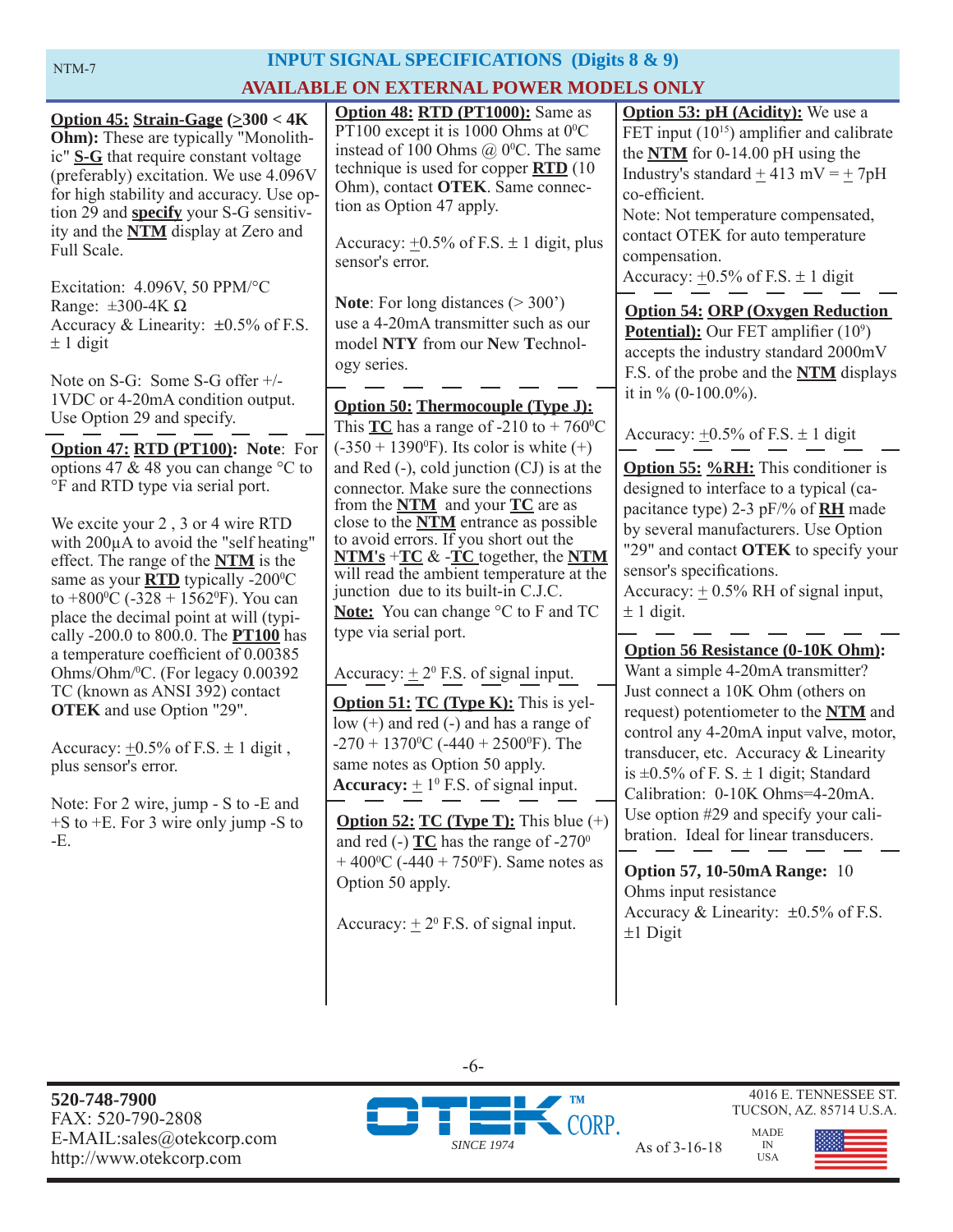

-7-



4016 E. TENNESSEE ST.

| NTM-7                                                                                                                                                                                                                                                                                                                                                                                                                                                                                                                                                                                                                                                                              | <b>Description, Notes &amp; Order (Continued)</b>                                                                                                                                                                                                                                                                                                                                                                                                                        |                                                                                                                                                                                                                                                                                                                                                                                                                                                                                          |
|------------------------------------------------------------------------------------------------------------------------------------------------------------------------------------------------------------------------------------------------------------------------------------------------------------------------------------------------------------------------------------------------------------------------------------------------------------------------------------------------------------------------------------------------------------------------------------------------------------------------------------------------------------------------------------|--------------------------------------------------------------------------------------------------------------------------------------------------------------------------------------------------------------------------------------------------------------------------------------------------------------------------------------------------------------------------------------------------------------------------------------------------------------------------|------------------------------------------------------------------------------------------------------------------------------------------------------------------------------------------------------------------------------------------------------------------------------------------------------------------------------------------------------------------------------------------------------------------------------------------------------------------------------------------|
| <b>Option 58: Serial Input Remote Dis-</b><br>play/Controller: Here you can use the<br>unit as a remote display & controller                                                                                                                                                                                                                                                                                                                                                                                                                                                                                                                                                       | Digit 10 (Power Input):<br>(Continued)                                                                                                                                                                                                                                                                                                                                                                                                                                   | <b>Digit 11 (Control Outputs): {Contin-</b><br>ued}:                                                                                                                                                                                                                                                                                                                                                                                                                                     |
| with modified ASCII to alpha-numeric<br>display for DCS SCADA, PLC sys-<br>tems.                                                                                                                                                                                                                                                                                                                                                                                                                                                                                                                                                                                                   | Digit 10, Option 3, 7-32VDC: Same<br>as option 2 but with wide input range<br>of $7-32$ VDC. Efficiency: $>75\%$ .                                                                                                                                                                                                                                                                                                                                                       | <b>AUTOMATIC BAR COLORS:</b><br>Limits/Colors Factory default (% of                                                                                                                                                                                                                                                                                                                                                                                                                      |
| See the user's manual for simple com-<br>mands to use the <b>NTM</b> in PAC (Pro-<br>cess Automation Control) applications.                                                                                                                                                                                                                                                                                                                                                                                                                                                                                                                                                        | Digit 10, Option 4, 90-265VAC: This<br>option accepts 50-60Hz. For 100-<br>300VDC or 400 Hz, use Digit 10, op-<br>tion 9 and specify. Efficiency: $>70\%$ .                                                                                                                                                                                                                                                                                                              | Full Scale): Also see digit 14.<br>Low-Low Limit $(\langle 10\% \rangle)$ : Red Bar,<br>OCT1/K1 "ON"<br>Low Limit (<20%): Yellow Bar,                                                                                                                                                                                                                                                                                                                                                    |
| Digit 10 (Power Input):<br><b>LOOP &amp; SIGNAL POWER ONLY:</b><br>Digit 10, Option 0, Powerless, No<br>Power Required: The Input Fail de-<br>tect/Alarm (patent pending) flashes the<br>display "INPT FAIL ( $n$ nPE FRi L)"<br>and transmits this serial message for<br>$\sim$ 20 seconds, after which it will cease.<br>This feature is available in all models.<br>If NOT desired, use option 9 on Digit<br>10 and specify (see below). Signal<br>Fail Requirement: Unit must be "On"<br>for at least 1 minutes at $>50\%$ of full<br>scale for it to operate.                                                                                                                 | <b>AVAILABLE ON EXTERNAL</b><br><b>POWER ONLY</b><br>Digit 11, Control Outputs: Options<br>1, 3, 5 or 7: Open Collector Transis-<br>tors (O.C.T.): They are NOT isolated<br>from each other (common emitter) but<br>are isolated between channels and can<br>sink a maximum of 30 mA and sustain<br>a maximum of $30V_{CE}$ (the O.C.T. are<br>normally used to drive S.S.R.). When<br>you order option 2, 4, 6 or 8 (Relays),<br>we use the O.C.T. to drive the relays. | OCT2/K2 "ON"<br>High Limit (>80%): Yellow Bar,<br>OCT3/K3 "ON"<br>Hi-Hi Limit (>90%): Red Bar, OCT4/<br>K4 "ON"<br>Safe Area $(>20<80\%)$ : Green bar<br>will follow signal input and if outside<br>the limits, it will change its color to the<br>limit's color (yellow or red).<br>For other configurations, use option<br>9 on Digit 14 (field configurable).<br>Max power consumption per relay:<br>50mA@5VDC (0.25W). See Digit 14.                                                 |
| <b>EXTERNAL POWER ONLY:</b><br>Digit 10, Option 1, USB Powered:<br>The NTM series requires $> 1 < 1.5$<br>Watts/Channel (worst case, fully<br>loaded) meaning that you can power it<br>through the USB port, but this option<br>eliminates the isolation from USB to<br>input signal. Analog output remains<br>isolated contact OTEK for more de-<br>tails or use options 2-4.<br>Digit 10, Option 2, 5VDC: 5VDC<br>is used to drive the relays $\leq 100 \text{mA}$<br>total) and/or the DAC via internal iso-<br>lated 5-30VDC-DC (<200mA). If you<br>order relays and analog out, you will<br>need $\sim$ 300mA/channel. This option is<br>also isolated from the input signal. | <b>NOTE:</b> You can use the internal iso-<br>lated 5VDC power to drive loads with<br>the O.C.T. Total maximum current<br>available is 50mADC.<br>Digit 11, Options 2, 4, 6 or 8: Relays:<br>are S.P.D.T. (1C) and can switch maxi-<br>mum resistive loads of 1 Amp $@$ 120<br>VAC or 30 VDC. They include 300V<br>varistors at their contacts. Inductive<br>loads must be attenuated by the user.                                                                       | See user's manual to customize your<br>bargraph colors.<br><b>External Control:</b> You can control the<br>O.C.T./Relays via the serial port at will<br>with simple commands. They don't<br>have to be assigned to the bar colors/set<br>points, but are by default.<br>Notes:<br>1. Digit 11 is governed by Digit 7 (#<br>of Channels) $&$ Digit 4 (Housing).<br>Reason: Digit 11 can NOT have more<br>channels than permitted by Digit 7 or it<br>cannot fit in the housing (Digit 4). |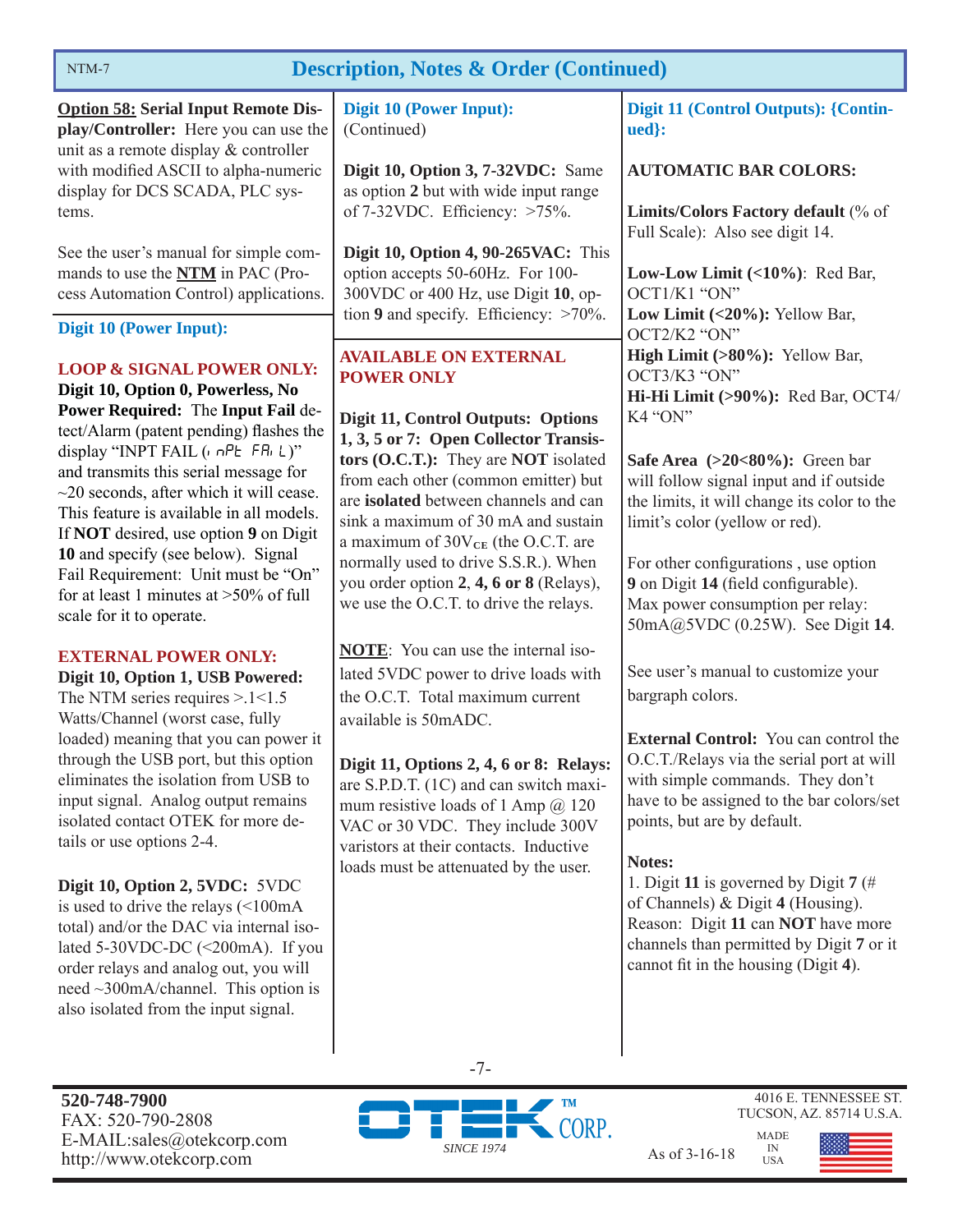# NTM-7 **Description, Notes & Order (Continued)**

# **Digit 12 (Analog /Power Output):**

### **AVAILABLE ON EXTERNAL POWER ONLY**

## **Digit 12, Analog Output, Options**

**1, 3, 5 or 7:** This isolated output is factory set to follow the input (0-F.S. in=4-20 out) but can also be set for other outputs or serially controlled by simple commands via the serial port. For other outputs, use option **9** and specify, including reverse scale (4-20=20-4), bipolar and PID. Power consumption: 200mA@5VDC (1W). Accuracy & Linearity:  $\pm 0.5\%$  of full scale.

# **Analog Output External Control**

**(Use Option 9 and specify):** A) 0-100mVDC in=4-20mA out; B) 0-10K Ohm in=4-20mA out; C) Use options 58, 68, 78 or 88 and control it via serial port.

**Digit 12, 30 VDC Out, Options 2, 4, 6 or 8:** Use this option to power your 4-20mA transmitter or other transducer. Maximum current is 25mADC. It's isolated and is the same power source we use for 4-20mA out. Power consumption: 200mA@5VDC (1W)/ channel.

 1. This digit 12 is governed by digits 4 (Housing) & 7 (# of Channels). Reason: Digit 12 cannot have more outputs than input channels (Digit 7), which is governed by Digit 4 (Housings).

# **Digit 13 (Scale Plate):**

**Digit 13, Scale Plate:** Option **0** is a standard scale plate that reads 0-100%. Use option **9** for custom printing and contact Otek.

# **Digit 14 (Range/Calibration):**

**0**= Factory Default: 0-Full Scale Input=0-100% bar and 0-100.0 digits. Colors: <10>90%: Red; <20>80%: Yellow;  $>20$ <80%: Green. Use Option **9** (custom) and contact Otek. Also see Control Outputs (Digit 11).

**Bargraph Default**: 0-full scale= 0-100%. You can program it for single pointer, or three or five bars via the serial port.

# **ABOUT OUR INPUT FAIL DETECTION**

Only available on Powerless™ models. While in normal operation, we store excess energy and use it to power the NTM if and when the signal fails (post mortem).





# **Important Note on A.C. Powerless**

The NTM, UPM & NT Series can extract energy from your A.C. signal to power itself and opto isolated serial, optional O.C.T. (Digit 11, options 1, 3, 5 or 7), and to power the optional 4-20mA output (Not 20-4mA out) from a wide input range. External power is required to power the optional relays (Digit 11, options 2, 4, 6 & 8) (200mW each). If you need relays, either use the external powered options on Digits 8 & 9 (33, 37, 40 or 42) and the Digit 10 power input options (1-4) or use Powerless™ options 01-04 on Digits 8 & 9 and Power Input option 09 (custom) on Digit 10 and specify (09=Power for relays and DAC). Result: The signal will power the instrument and will include our patented **Signal Fail Detection & Alarm**. The relays and analog output are powered by the external power option (all 100% isolated).

# Need a Transmitter? See model **NTT**



MADE IN USA

**520-748-7900** FAX: 520-790-2808 E-MAIL:sales@otekcorp.com





4016 E. TENNESSEE ST. TUCSON, AZ. 85714 U.S.A.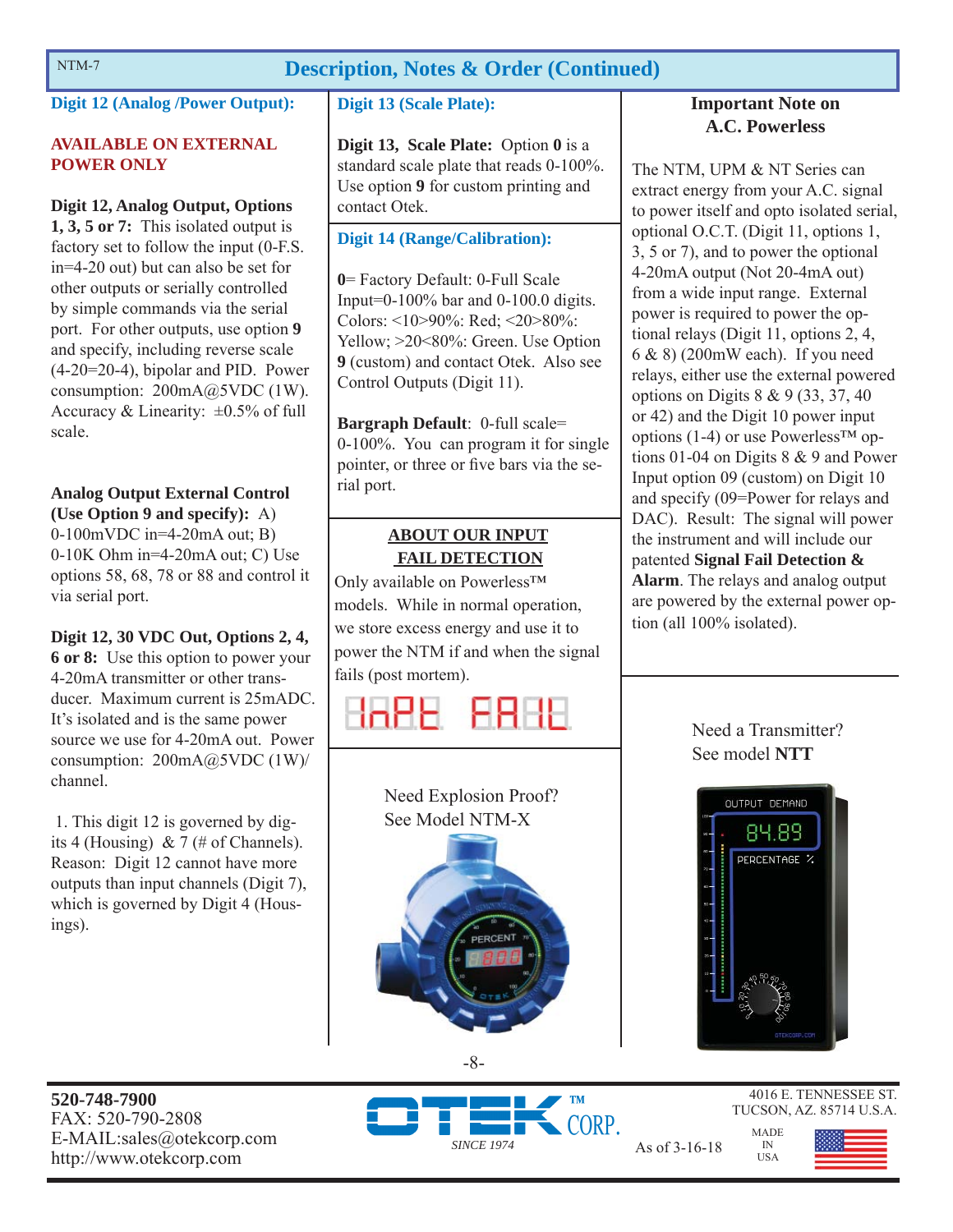**NTM-7 LOOP POWER ORDERING INFORMATION 3-16-18**

# 1, 2, 3 OR 4 CHANNEL LOOP POWERED DISPLAY

OTEKS HI-Q117/118 (2.78" x 6.35") Case





NOTE: Please READ BEFORE building part number:

1. USB I/O is powered by VUSB. RS485 requires  $5\sqrt{(a)} \sim 3 \text{mA}$ .

2. Otek will build to certain nuclear or MIL-Standards but testing and confirmation of compliance, if required, will be quoted as a separate line item.

Build Your Own Part Number/User's Manual or Receive a Quote at:  **http://www.otekcorp.com/ confi gurator/nts/**

**520-748-7900** FAX: 520-790-2808 E-MAIL:sales@otekcorp.com





4016 E. TENNESSEE ST. TUCSON, AZ. 85714 U.S.A.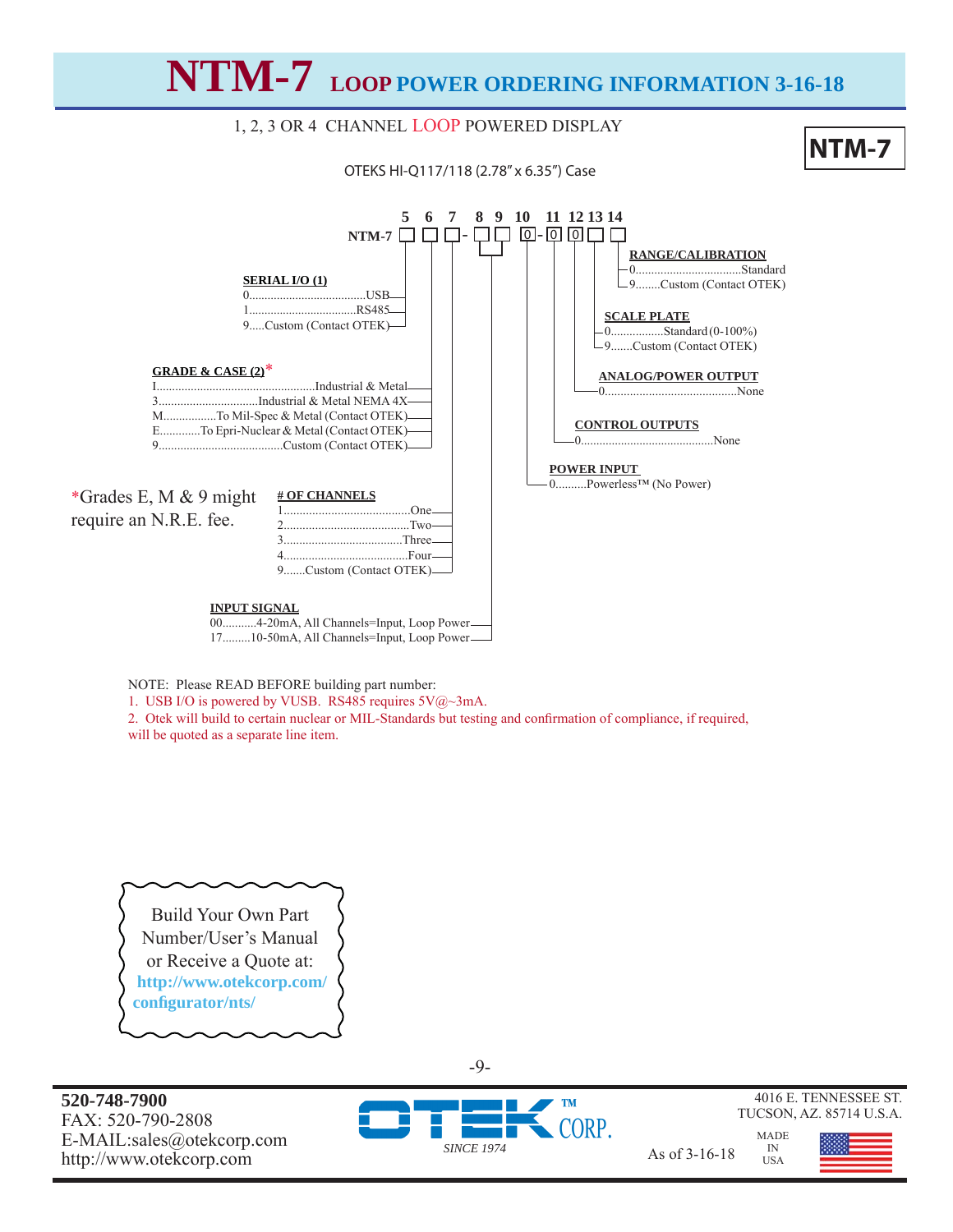# **NTM-7 SIGNAL POWER ORDERING INFORMATION 3-16-18**



NOTES (Continued):

2. USB I/O is powered by VUSB. RS485 requires 5V@~3mA. 3. Otek will build to certain nuclear or MIL-Standards but

testing and confirmation of compliance, if required, will be quoted as a separate line item.

4. Multi-channel input signal is the same for all channels.

**520-748-7900** FAX: 520-790-2808 E-MAIL:sales@otekcorp.com http://www.otekcorp.com and as of 3-16-18<br>http://www.otekcorp.com



-10-

*SINCE 1974*



ORP.



4016 E. TENNESSEE ST. TUCSON, AZ. 85714 U.S.A.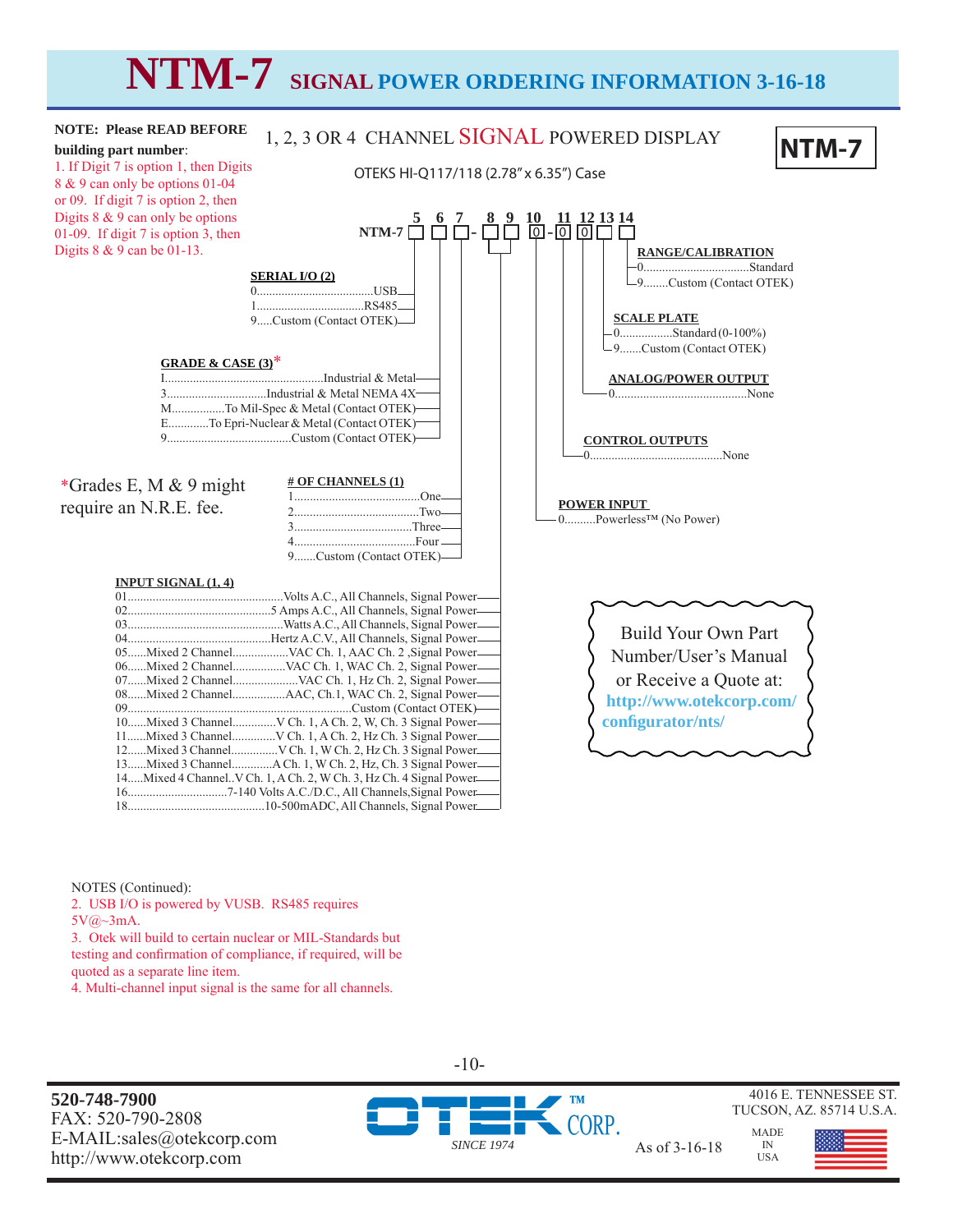# **NTM-7 EXTERNAL POWER ORDERING INFORMATION 3-16-18**

1, 2, 3 OR 4 CHANNEL **EXTERNAL** POWERED CONTROLLER

#### **NOTE: Please READ BEFORE building part number**:

1. If digit 10 is option 1, then digit 5 must be option 0 or 3. USB I/O is powered by VBUS (3mA). RS485 requires 5V@~3mA.

2. If Digit 7 is option 1, then Digits 11 and 12 can only be options 0-2 or 9. If digit 7 is option 2, then Digits 11 and 12 can only be options 0-4 or 9. If Digit 7 is option 3, then Digits 11 and 12 can option be options 0-6 or 9.

3. The number of outputs (Digits 11 and 12) cannot exceed the number

of channels (Digit 7) and cannot exceed the number of Input Signals (Digits 8 & 9).



\*Grades E, M & 9 might require an N.R.E. fee.

| # OF CHANNELS $(2, 3)$  |  |
|-------------------------|--|
|                         |  |
|                         |  |
|                         |  |
| $4$ Four $\qquad$       |  |
| 9Custom (Contact OTEK)— |  |

# **INPUT SIGNAL (3)**

See Page 12 and enter option number for Digits 8 & 9.

|                                                           | OTEKS HI-Q117/118 (2.78" x 6.35") Case                                                                                                                                                                                                                          |
|-----------------------------------------------------------|-----------------------------------------------------------------------------------------------------------------------------------------------------------------------------------------------------------------------------------------------------------------|
| 5<br>8<br>$\boldsymbol{6}$<br>$\overline{7}$              | 10 11 12 13 14<br>9<br>RANGE/CALIBRATION<br>-9Custom (Contact OTEK)                                                                                                                                                                                             |
| Β.<br>$5-$<br>$et-$                                       | <b>SCALE PLATE</b><br>-9Custom (Contact OTEK)                                                                                                                                                                                                                   |
| $=$ $($<br>).<br>$\Omega$<br>∕letal–                      | <b>ANALOG/POWER OUTPUT (2, 3)</b><br>-3CH. 1 & 24-20mA Out<br>— 4CH. 1 & 230V Out                                                                                                                                                                               |
| $44X^-$<br>EK)-<br>EK)-<br>EK)-                           | — 5CH. 1, 2 & 34-20mA Out<br>— 6CH. 1, 2 & 330V Out<br>— 7CH. 1, 2, 3 & 44-20mA Out<br>— 8CH. 1,2, 3 & 430V Out<br>-9Custom (Contact OTEK)                                                                                                                      |
| S(2, 3)<br>One-<br>Two-<br>Three-<br>Four—<br>tact OTEK)- | <b>CONTROL OUTPUTS (2, 3)</b><br>-1CH. 1O.C.T. (4)<br>-2CH. 1Relays (4)<br>$-3$ CH. 1 & 2O.C.T. (8)<br>-4CH. 1 & 2Relays (8)<br>$-5$ CH. 1, 2 & 3O.C.T. (12)<br>—6CH. 1, 2 & 3Relays (12)<br>$-7$ CH. 1, 2, 3 & 4O.C.T. (16)<br>$-8$ CH. 1, 2, 3 & 4Relays (16) |

| <b>POWER INPUT (1)</b>                    |
|-------------------------------------------|
| -------------------------Non-Isolated USB |
| -2Isolated 5VDC                           |
|                                           |
|                                           |
| ---------------Custom (Contact OTEK)      |

#### **NOTES (Continued): Please READ BEFORE building part number**:

4. Otek will build to certain nuclear or MIL-Standards but testing and confirmation of compliance, if required, will be quoted as a separate line item.

**520-748-7900** FAX: 520-790-2808 E-MAIL:sales@otekcorp.com http://www.otek.corp.com As of 3-16-18



MADE



4016 E. TENNESSEE ST. TUCSON, AZ. 85714 U.S.A.

**NTM-7**

IN USA

9...........Custom (Contact OTEK)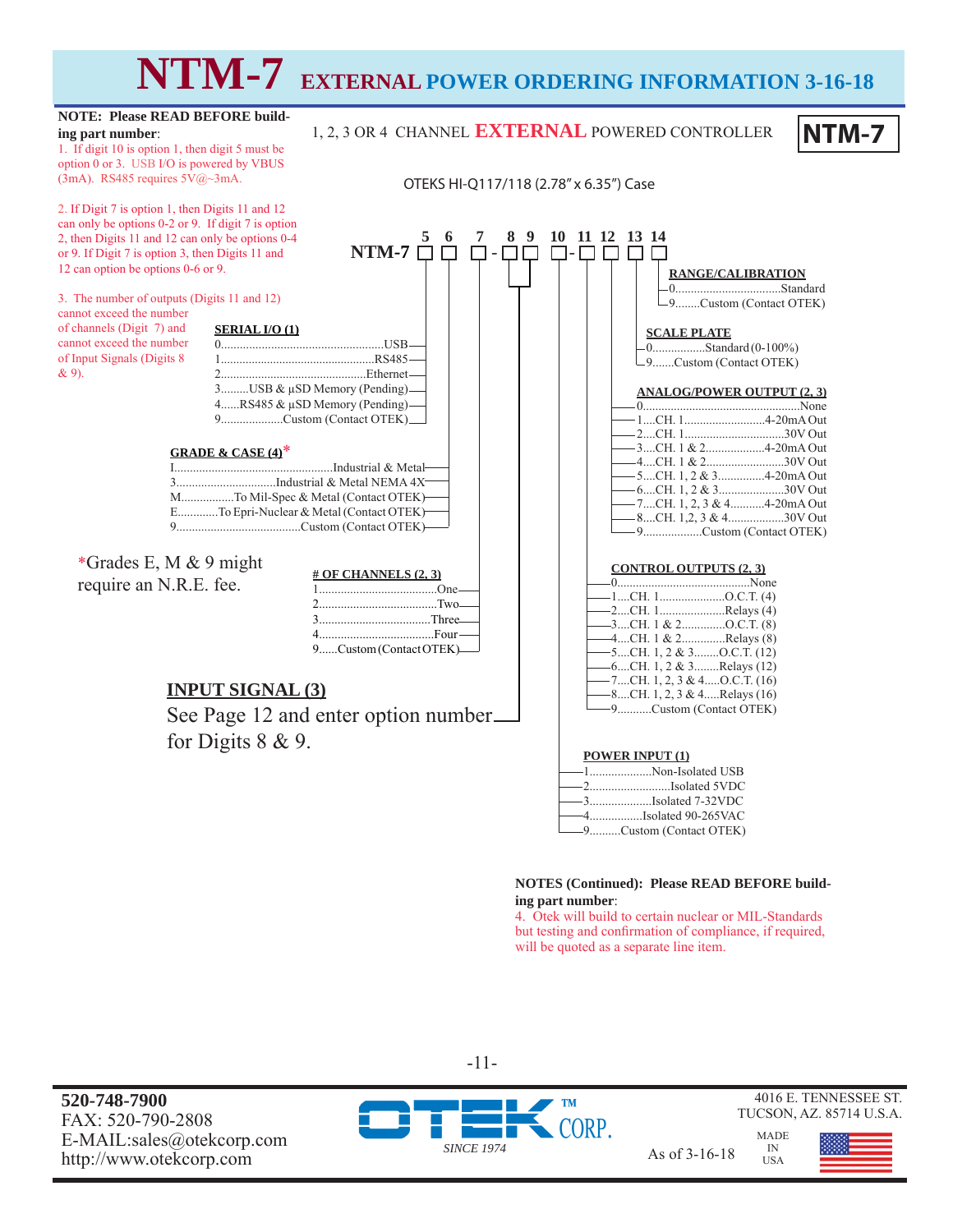# **MODEL NTM-7 DIGITS 8 & 9 INPUT SIGNAL ORDERING INFORMATION 3-16-18**

# **AVAILABLE ON EXTERNAL POWER MODELS ONLY**

#### **INPUT SIGNAL 5 6 7 8 9**  - **10 11 12 13 14**

| $NTM-7 \square \square \square$ |  |  | <br>11 12 13 14<br><u>I-LILILILI</u> |
|---------------------------------|--|--|--------------------------------------|
|                                 |  |  |                                      |

| <b>INPUT SIGNAL, All channels same input. (3)</b> |  |  |
|---------------------------------------------------|--|--|
|                                                   |  |  |
|                                                   |  |  |
|                                                   |  |  |
|                                                   |  |  |
|                                                   |  |  |
|                                                   |  |  |
|                                                   |  |  |
|                                                   |  |  |
|                                                   |  |  |
| 29Custom (Contact OTEK)——                         |  |  |
|                                                   |  |  |
|                                                   |  |  |
|                                                   |  |  |
|                                                   |  |  |
|                                                   |  |  |
|                                                   |  |  |
|                                                   |  |  |
|                                                   |  |  |
|                                                   |  |  |
|                                                   |  |  |
| 41Hertz (10KHz/5V Logic) F.S.-                    |  |  |
| 42Hertz (120VAC/40-100 Hz) F.S.                   |  |  |
| 43Hertz (240VAC/30-100 Hz) F.S.                   |  |  |
| 44Hertz (120VAC/500 Hz) F.S.                      |  |  |
| 45Strain-Gage (≥300<4K Ohm)——                     |  |  |
|                                                   |  |  |
|                                                   |  |  |
|                                                   |  |  |
|                                                   |  |  |
|                                                   |  |  |
|                                                   |  |  |
|                                                   |  |  |
| 55% RH (Specify Sensor)——                         |  |  |
|                                                   |  |  |
|                                                   |  |  |
| 58None (Serial Input Remote Meter)—               |  |  |

|  | MIXED INPUT SIGNALS (2 CHANNELS) |
|--|----------------------------------|
|  |                                  |

| $-60$ Ch.1:1V; Ch.21A (.2.Q) RMS               |
|------------------------------------------------|
| $-61$ Ch.1: 10V; Ch.2: 1A (.2 Ω) RMS           |
| $-62$ Ch.1:100V; Ch.2:1A (.2.Q) RMS            |
| - 63Ch.1: 100V; Ch.2: 50mV RMS                 |
| $-64$ Ch.1: 150V; Ch.2: 5A (.04 $\Omega$ ) RMS |
| $-65$ Ch.1: 250V; Ch.2: 5A (.04 $\Omega$ ) RMS |
| -66Ch.1: 150V; Ch.2: 100Hz (120 V Line) RMS    |
| -67Ch.1: 250V; Ch.2: 100 Hz (240V Line) RMS    |
|                                                |
|                                                |
|                                                |

#### **MIXED INPUT SIGNALS (3 CHANNELS)**

| $-$ 70Ch.1:1V; Ch.2: 1A(.2 Ω); Ch.3: WRMS                     |
|---------------------------------------------------------------|
| $-$ 71Ch.1:10V; Ch.2:1A(.2 Ω); Ch.3: WRMS                     |
| $-$ 72Ch.1:100V; Ch.2:1A(.2 $\Omega$ ); Ch.3: WRMS            |
|                                                               |
| ——74Ch.1: 150V; Ch.2: 5A (.04 Ω); Ch.3: W RMS                 |
| $-$ 75Ch.1: 250V; Ch.2: 5A (.04 $\Omega$ ); Ch.3: W RMS       |
| $-$ 76Ch.1: 150V; Ch. 2: 5A (.04 $\Omega$ ); Ch.3: 100Hz RMS  |
| $-$ 77Ch.1: 250V; Ch. 2: 5A (.04 $\Omega$ ); Ch.3: 100 Hz RMS |
|                                                               |
|                                                               |
|                                                               |

#### **MIXED INPUT SIGNALS (4 CHANNELS)**

|  | $-$ 80Ch.1: 150V; Ch.2: 5A (.04 $\Omega$ ); Ch.3: W; Ch.4: 100Hz RMS   |
|--|------------------------------------------------------------------------|
|  | $-81$ Ch.1: 250V; Ch. 2: 5A (.04 $\Omega$ ); Ch.3: W; Ch.4: 100 Hz RMS |
|  | $-82$ Ch.1: 120V; Ch. 2: 5A (.04 $\Omega$ ); Ch.3: W; Ch.4: 500 Hz RMS |
|  | $-83$ Ch.1: 250V; Ch. 2: 5A (.04Ω): Ch.3: W; Ch.4: 500 Hz RMS          |
|  |                                                                        |
|  |                                                                        |

| Build Your Own Part Number/Receive a Quote at: |
|------------------------------------------------|
| http://www.otekcorp.com/configurator/nts/      |

-12-

4016 E. TENNESSEE ST. TUCSON, AZ. 85714 U.S.A.

> MADE IN USA

**520-748-7900** FAX: 520-790-2808 E-MAIL:sales@otekcorp.com E-MAIL.saies@otekcorp.com <br>http://www.otekcorp.com As of 3-16-18